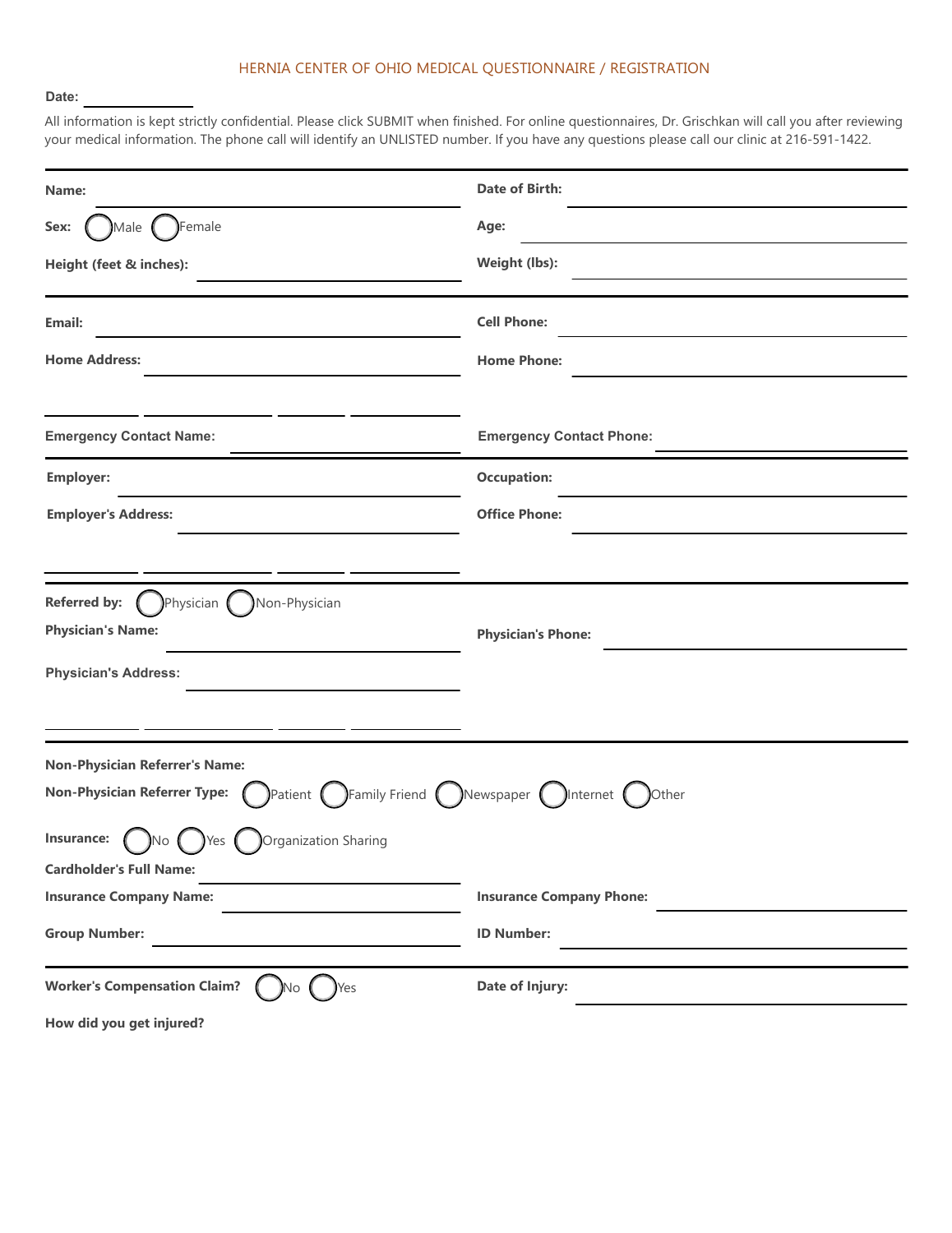# MEDICAL HISTORY

For each section, please select any of the following disorders that you suffer from. Select none, if the section does not apply to you.

| <b>Head and Neck Disorders</b>                          |                                          |                                          |                                 |  |  |
|---------------------------------------------------------|------------------------------------------|------------------------------------------|---------------------------------|--|--|
| none                                                    | glaucoma                                 | stroke                                   | seizures                        |  |  |
| anxiety                                                 | depression                               | mental illness<br>Alzheimer's / dementia |                                 |  |  |
| Other                                                   |                                          |                                          |                                 |  |  |
| Head and Neck Disorders-Other, please explain           |                                          |                                          |                                 |  |  |
| <b>Heart Conditions</b>                                 |                                          |                                          |                                 |  |  |
| none                                                    | irregular heart beat                     | heart attack                             | chest pain recently             |  |  |
| high blood pressure                                     | congestive heart failure                 | pacemaker                                | mitral valve prolapse           |  |  |
| blood clots                                             | other                                    |                                          |                                 |  |  |
| <b>Heart Attack Year</b>                                |                                          |                                          |                                 |  |  |
| <b>Heart Conditions-Other, please explain</b>           |                                          |                                          |                                 |  |  |
| <b>Lung Disorders</b>                                   |                                          |                                          |                                 |  |  |
| none                                                    | asthma                                   | COPD (emphysema)                         | chronic cough                   |  |  |
| pulmonary embolus                                       | shortness of breath                      | other                                    |                                 |  |  |
| Lung Disorders-Other, please specify                    |                                          |                                          |                                 |  |  |
| <b>Gastrointestinal Disorders</b>                       |                                          |                                          |                                 |  |  |
| none                                                    | acid reflux (GERD)                       | Crohn's disease                          | ulcerative colitis              |  |  |
| hepatitis                                               | cirrhosis                                | rectal bleeding (black stool)            | chronic constipation            |  |  |
| hiatal hernia                                           | ulcers                                   | other                                    |                                 |  |  |
| <b>Gastrointestinal Disorders-Other, please specify</b> |                                          |                                          |                                 |  |  |
| <b>Urinary Disorders</b>                                |                                          |                                          |                                 |  |  |
| none                                                    | frequent urinary tract infections        | kidney stones                            | kidney failure                  |  |  |
| frequent nighttime urination                            | bloody urine                             | difficulty urinating                     | other                           |  |  |
| <b>Urinary Disorders-Other, please specify</b>          |                                          |                                          |                                 |  |  |
| <b>Endocrine Disorders</b>                              |                                          |                                          |                                 |  |  |
| none                                                    | diabetes                                 | thyroid condition                        | adrenal disorder                |  |  |
| autoimmune disorder                                     |                                          |                                          |                                 |  |  |
| <b>Diabetes Type</b>                                    | <b>Thyroid Condition Type</b>            |                                          | <b>Autoimmune Disorder Type</b> |  |  |
|                                                         |                                          |                                          |                                 |  |  |
| <b>Hematologic Disorders</b>                            |                                          |                                          |                                 |  |  |
| none                                                    | anemia                                   | leukemia                                 | clotting disorder               |  |  |
| hemophilia                                              | abnormal bleeding                        | lymphoma                                 | other                           |  |  |
| <b>Hematologic Disorders-Other, please specify</b>      |                                          |                                          |                                 |  |  |
| Taking Blood Thinners (<br>)No (                        | <b>Blood Thinner Name</b><br><b>Y</b> es |                                          | <b>Blood Thinner Dose</b>       |  |  |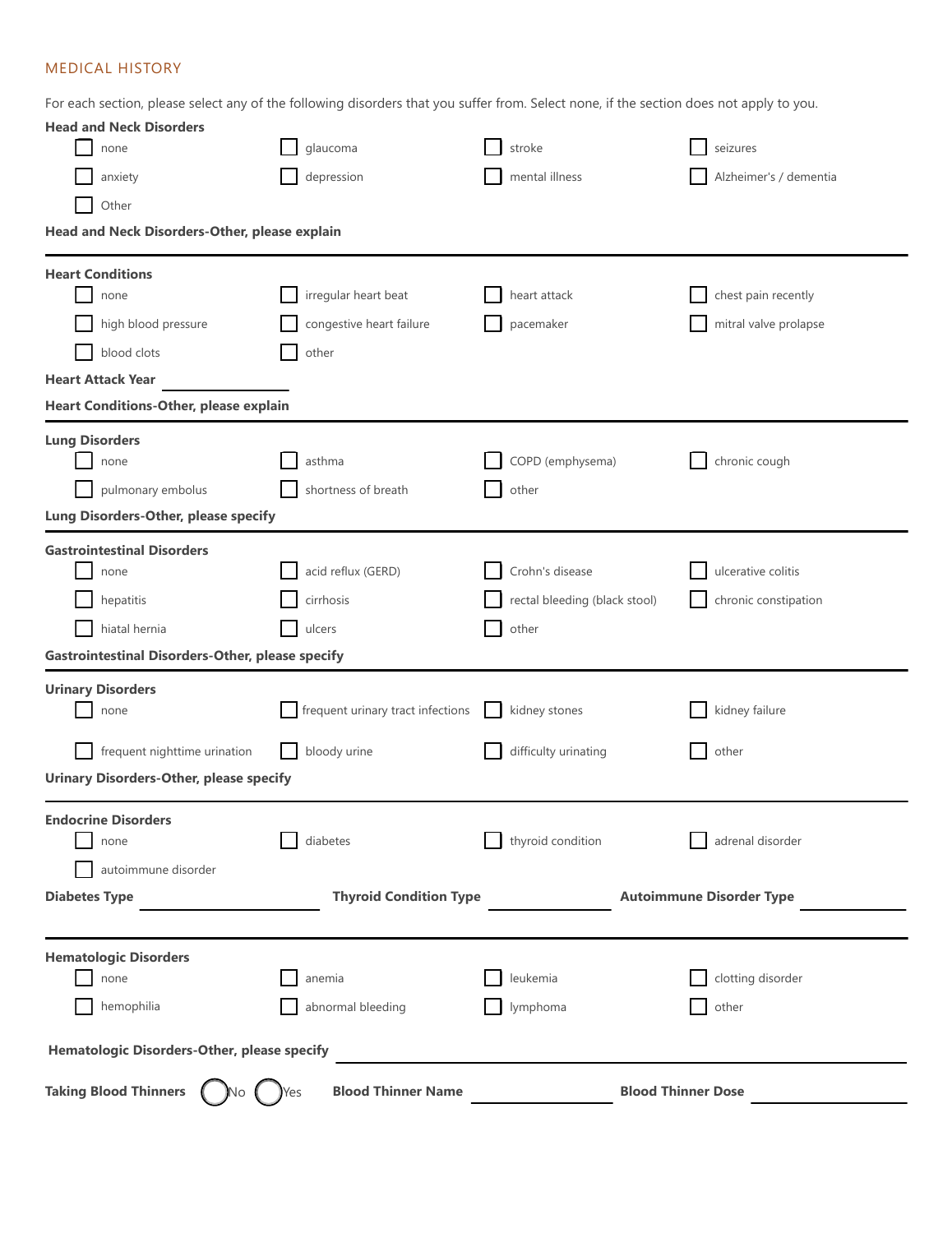# MEDICAL HISTORY (CONTINUED)

| For each section, please select any of the following disorders that you suffer from. Select no, if the section does not apply to you. |                  |                                                                                                     |                                                   |  |  |
|---------------------------------------------------------------------------------------------------------------------------------------|------------------|-----------------------------------------------------------------------------------------------------|---------------------------------------------------|--|--|
| <b>Orthopedic Conditions</b>                                                                                                          | Yes<br>No        | If yes, which orthopedic conditions?                                                                |                                                   |  |  |
|                                                                                                                                       |                  | arthritis<br>$\Box$ metal implants                                                                  | other                                             |  |  |
|                                                                                                                                       |                  | <b>Orthopedic Conditions-Other, please specify</b>                                                  |                                                   |  |  |
| <b>Gynecologic</b>                                                                                                                    | No<br>Yes        | <b>Number of Pregnancies</b>                                                                        |                                                   |  |  |
| <b>Neurologic Conditions</b>                                                                                                          | No               | Type(s) of Neurologic Condition(s)                                                                  |                                                   |  |  |
| <b>Cigarette Smoker</b>                                                                                                               | No.              | How often do you smoke (i.e. packs a day)?                                                          |                                                   |  |  |
|                                                                                                                                       |                  | How many years have you smoked?                                                                     |                                                   |  |  |
| <b>Alcohol in Excess</b>                                                                                                              | <b>No</b><br>Yes | How many alcoholic drinks do you have per week?                                                     |                                                   |  |  |
| <b>Recreational Drugs</b>                                                                                                             | Yes<br>No        | Types of Recreational Drugs that you take                                                           |                                                   |  |  |
| <b>History of Cancer</b>                                                                                                              | Yes<br>No        | <b>Type(s) of Cancer</b>                                                                            | <u> 1989 - Johann Barbara, martxa alemaniar a</u> |  |  |
| <b>Steroid Use (12 months)</b>                                                                                                        | Yes<br>No.       | Names of steroids that you take                                                                     |                                                   |  |  |
| <b>Sleep Apnea</b>                                                                                                                    | No<br>Yes        |                                                                                                     |                                                   |  |  |
| Illness in the Past 30 Days?                                                                                                          | No<br>Yes        | If yes, please describe the illness                                                                 |                                                   |  |  |
| <b>Chronic</b>                                                                                                                        | No               | If yes, please describe the chronic condition                                                       |                                                   |  |  |
| <b>Any Medical Problems/Serious Illness?</b>                                                                                          | No               | If yes, please describe the medical problem                                                         |                                                   |  |  |
| Do you or a close relative have a problem                                                                                             | No               | If yes, please describe the close relatives disease<br>If yes, which medicines are you allergic to? |                                                   |  |  |
| with anesthesia or muscle disease?<br><b>Allergies to Medications</b>                                                                 | No.              |                                                                                                     |                                                   |  |  |
| <b>Latex Allergy</b>                                                                                                                  | No<br>Yes        |                                                                                                     |                                                   |  |  |
| <b>Current Medications</b>                                                                                                            | None             | <b>Medications:</b>                                                                                 |                                                   |  |  |
|                                                                                                                                       |                  | <b>Name</b>                                                                                         | <b>Dose</b>                                       |  |  |

 $-$ 

 $-$ 

 $-$ 

 $-$ 

 $-$